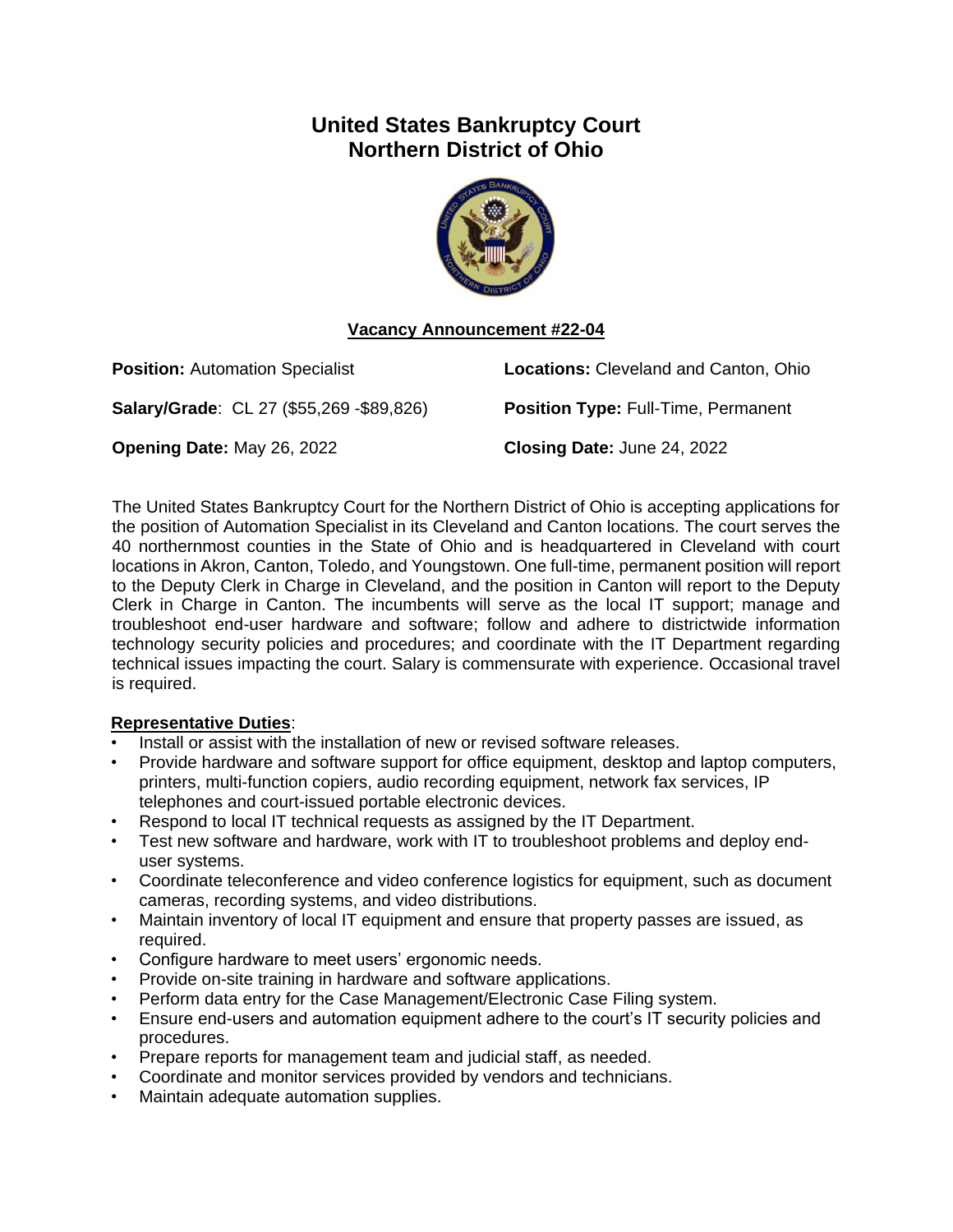- Must have the ability to perform duties in an office setting and remotely, as needed.
- Assist with administrative clerk's office duties and other duties, as assigned.

#### **Qualifications:**

- Excellent written, oral, and interpersonal skills required, with an exceptional ability to communicate technical concepts to court staff.
- Excellent customer service and organizational skills.
- Accuracy and attention to detail.
- Ability to problem-solve under pressure, multitask, prioritize, and meet deadlines.

#### **Specialized Experience:**

- A minimum of two years of experience supporting PC Windows 10 operating systems.
- A minimum of two years of experience supporting desktops, laptops, PC peripherals, tablets, and smartphones.
- Demonstrated proficiency supporting office productivity tools, such as MS Office 365 tools and Adobe Acrobat.
- Experience supporting wireless technology.

# **Preferred Qualifications:**

Bachelor's degree in Computer Science or a related field from an accredited college or university and A+ or CompTIA certifications. Experience with Cisco IP phones. Experience supporting Virtual Private Network (VPN) clients.

#### **Conditions of Employment:**

Employees of the United States Courts are not included in the government's Civil Service classification and are considered "at will" employees.

Applicants must be United States citizens or lawful permanent residents actively seeking citizenship. As a condition of employment, the selected candidate must successfully complete an Office of Personnel Management background investigation (including FBI National Criminal History Fingerprint check) and reference check. Employment will be considered provisional, pending a favorable suitability determination based on the results of the background investigation.

Court employees are required to use Electronic Funds Transfer for payroll direct deposit.

# **Benefits:**

The United States Bankruptcy Court offers a generous benefits package to full-time permanent employees. Some of these benefits are optional and require employee payment or co-payment. Available benefits include:

- 11 Paid Federal Holidays
- 13 Days Paid Vacation (per year for the first three years)
- 20 Days Paid Vacation (after three years)
- 26 Days Paid Vacation (after fifteen years)
- 13 Days Paid Sick Leave
- Medical, Dental, Vision Coverage
- Life Insurance